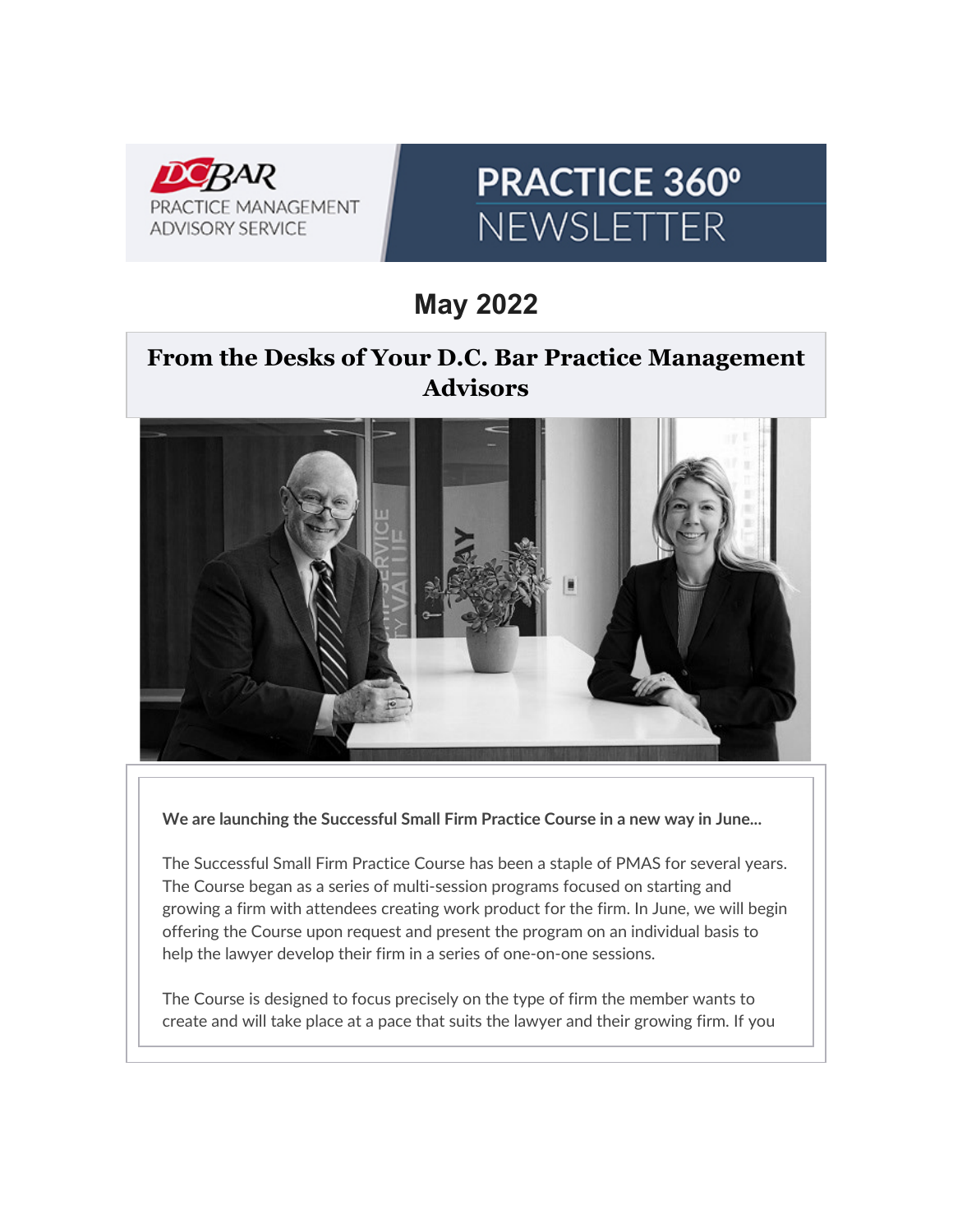| are interested in participating in this approach to creating and growing a law firm,<br>contact PMAS@dcbar.org. |
|-----------------------------------------------------------------------------------------------------------------|
| <b>Contact Us</b>                                                                                               |
| More news from PMAS                                                                                             |
| We are contributing to the Bar's blog, Duly Noted.                                                              |
| If you are interested in a practice management assessment, click here.                                          |
| - Kaitlin & Dan                                                                                                 |

# **Small Firm Lunch & Learn Series**

All sessions begin at noon ETD.

MAY 12

**[How to Improve Your "Stage Presence"](https://click.email.dcbar.org/?qs=73ad057934b220fd7e12cd454cc8506c0af6333e0f170fbdd4734223bfb327e45fe39284d0fa990e311519200925d63a0c7537526814bfb0)**

**Webinar [| Register Now](https://click.email.dcbar.org/?qs=73ad057934b220fdad63554081e7a0043d0d49c31e82aa4e20f35bfedd095d626b1e7104a2744b1dc2ab9c4955db9446d82cae303a4686f1)**

MAY 19

**[Manage the Challenges of Going Back to In-Person Business](https://click.email.dcbar.org/?qs=73ad057934b220fdafb90e12d07abe47292da57d80f99fc0252e3c5ee857e3e88efc732773eaa7bc1cfd9733b89d455903e29f8f40782eaf)**

**Webinar [| Register Now](https://click.email.dcbar.org/?qs=73ad057934b220fd46f7117a61e683400a82fa14d0b210decb3dc52350b78bd12a207648918276a878703aea82674d37a1162ee3c8011cef)**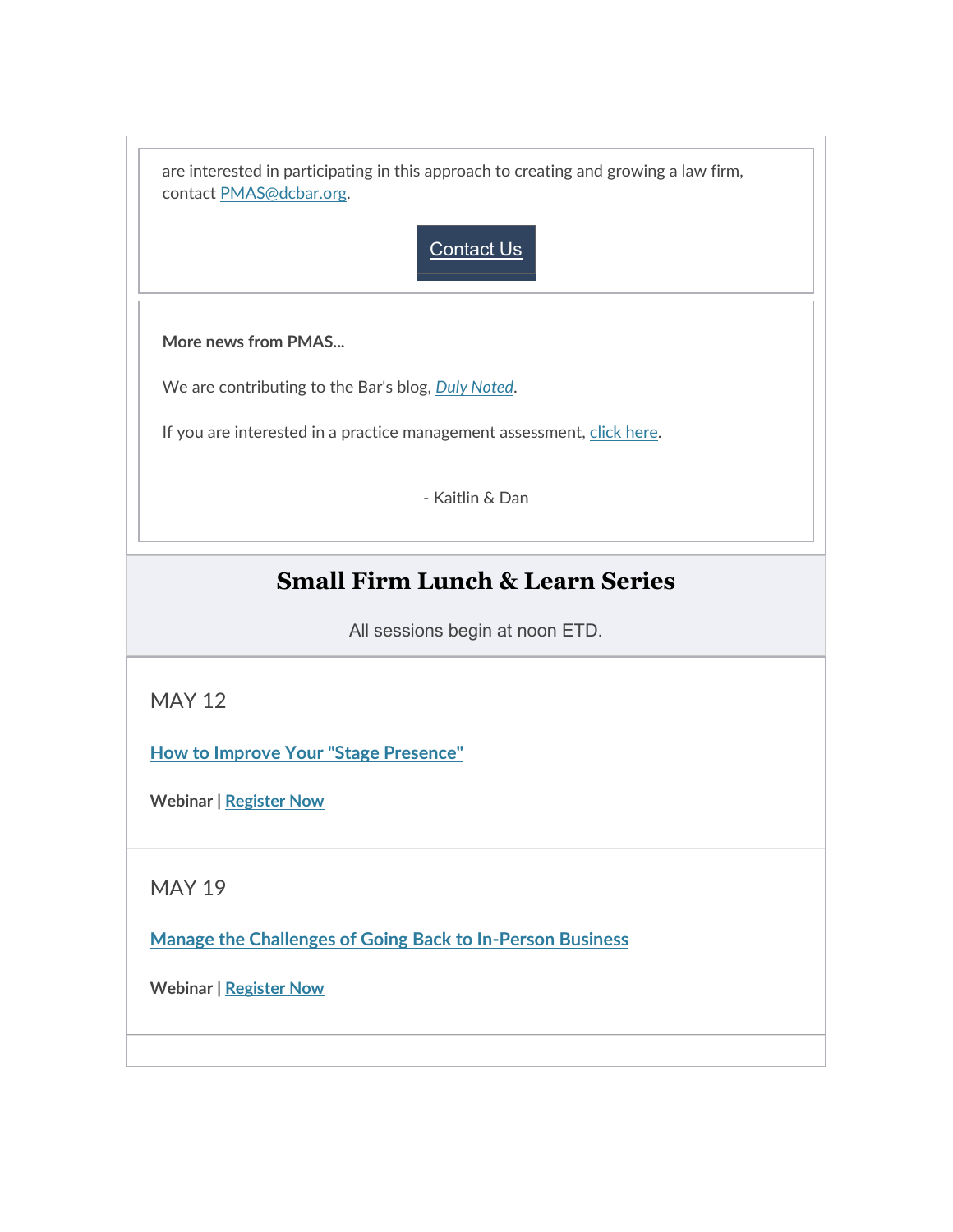## JUNE 9

**[Working with Clients in Trauma: Serving Them, Protecting Yourself](https://click.email.dcbar.org/?qs=73ad057934b220fd99fedc43b92e29464084213773e1285e2594d890000d8d5e03e109f7baffcb441807243577c98eaf8c2546a0bf10de9e)**

**Webinar [| Register Now](https://click.email.dcbar.org/?qs=73ad057934b220fd7e66a20e4bc1ca8d7118ee5b76dd4edf5aee83dde959ed67a4124aa9bbc59a38726cbba398b64dc6385b9f92437fa09c)**

### ON DEMAND

Recordings and materials from recent Lunch & Learn programs are available [online.](https://click.email.dcbar.org/?qs=73ad057934b220fd605648feef88af57eb6287933377362ba92d8e96b618e9f0c791bea150b3e32fca4a74a7347267ee072ec061ba4f6360)

Find these and other recent programs:

- **How to Start or Expand Your 'Low Bono' Legal Practice by Joining DC Refers** with Charlie Lemley & Jennifer Lyman
- **Negotiation Essentials** with Max Bevilacua
- **How Can DocuSign Help a Law Firm Manage Agreements** with Rob Everette, Lucy Nagasawa, and Rory Sullivan of DocuSign
- **Perfect Your Pitch** with David Skinner and Karen Dunn Skinner
- **How to Detect, Mitigate, and Respond to a Cyber Attack** with Rob Saland

Watch [Lunch & Learn](https://click.email.dcbar.org/?qs=73ad057934b220fddb5357db3356de0b1809ecfe6b26a491fa01c7d97f0214e03cc4591c24476944cbc2c8822e9b2364f85a018766a58f24) Recordings

# **Basic Training & Beyond**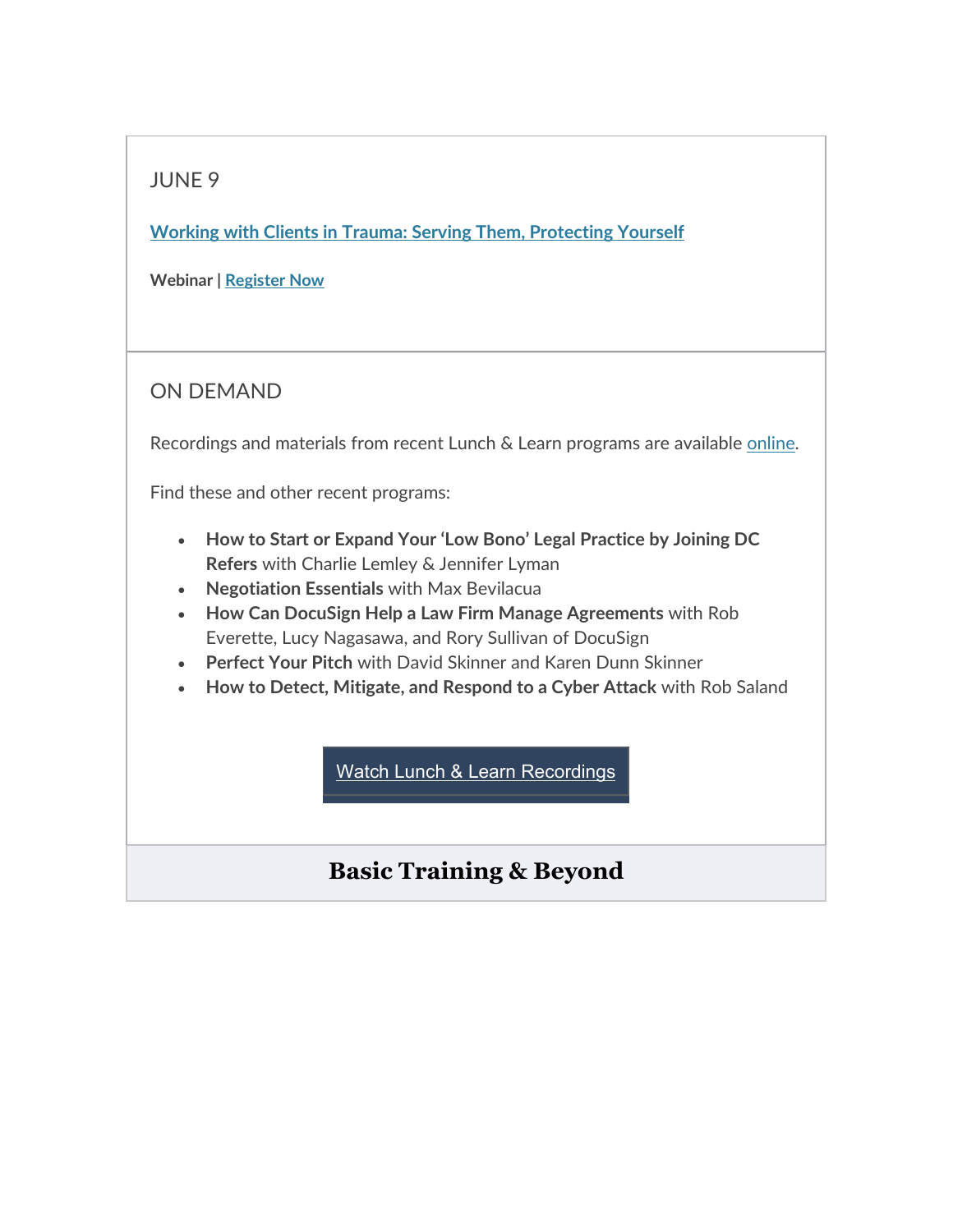# **May 11 & May 18**

**How to start, grow and manage a law firm in a large, urban market during a pandemic.**

Our monthly [Basic Training & Beyond](https://click.email.dcbar.org/?qs=73ad057934b220fd3fa006bd71c80acb095c29ec49e25821f5078fe1462e8b93badd05ab91b2834dd6369f4351c6c841632743e564f2de8e) program will meet in-person in the Williamson Conference Room on the third floor of D.C. Bar Headquarters or by Zoom videoconference for May and future sessions.

This program has been presented 296 times for more than 4,000 lawyers over the last fourteen years and many have launched and are operating small law firms. We keep in touch with many small firms and what we learn informs the content for this program.

**In-person attendees must comply with [these](https://click.email.dcbar.org/?qs=73ad057934b220fdf0e961defb5c4aa1590adeb668116b83ee9d8c71824f8e7f155e3c946eca9f6d2218d4a48d7ca8c7d2a50da3a9b9e1ad)  [protocols](https://click.email.dcbar.org/?qs=73ad057934b220fdf0e961defb5c4aa1590adeb668116b83ee9d8c71824f8e7f155e3c946eca9f6d2218d4a48d7ca8c7d2a50da3a9b9e1ad) 72 hours in advance of the program in order to enter the building.**



### **[REGISTER](https://click.email.dcbar.org/?qs=73ad057934b220fd14c185a0100500f49c03575489895b9e4a570418880abc6de3bc2eec01c15123575d1cf75cb4f6951c7f647673229e6e) NOW**

#### **CALENDAR**

#### **May 2022**

**May 11**  [Day 1 of Basic Training & Beyond](https://click.email.dcbar.org/?qs=73ad057934b220fd9d4422200e1f0698f06e1d629b1c49fa65a1e562ec40eb1d08b5b2e90a51852765c332cc2c7836962394ca3217e152b3)

**May 12**  [How to Improve Your "Stage](https://click.email.dcbar.org/?qs=73ad057934b220fd9fa63987ba24d829259c7b93a555a5ea66d47fe1b479d81ab01d7e9b9dd6d67890fd7a86b001bf43d7f884e46618e273)  [Presence"](https://click.email.dcbar.org/?qs=73ad057934b220fd9fa63987ba24d829259c7b93a555a5ea66d47fe1b479d81ab01d7e9b9dd6d67890fd7a86b001bf43d7f884e46618e273)

# **Managing Money**

Learn how to onboard a new client by creating the appropriate fee agreement; make the proper entries onto the client ledger and trust account when needed; track the established earning mechanism; and make proper entries in the firm's operating or business account.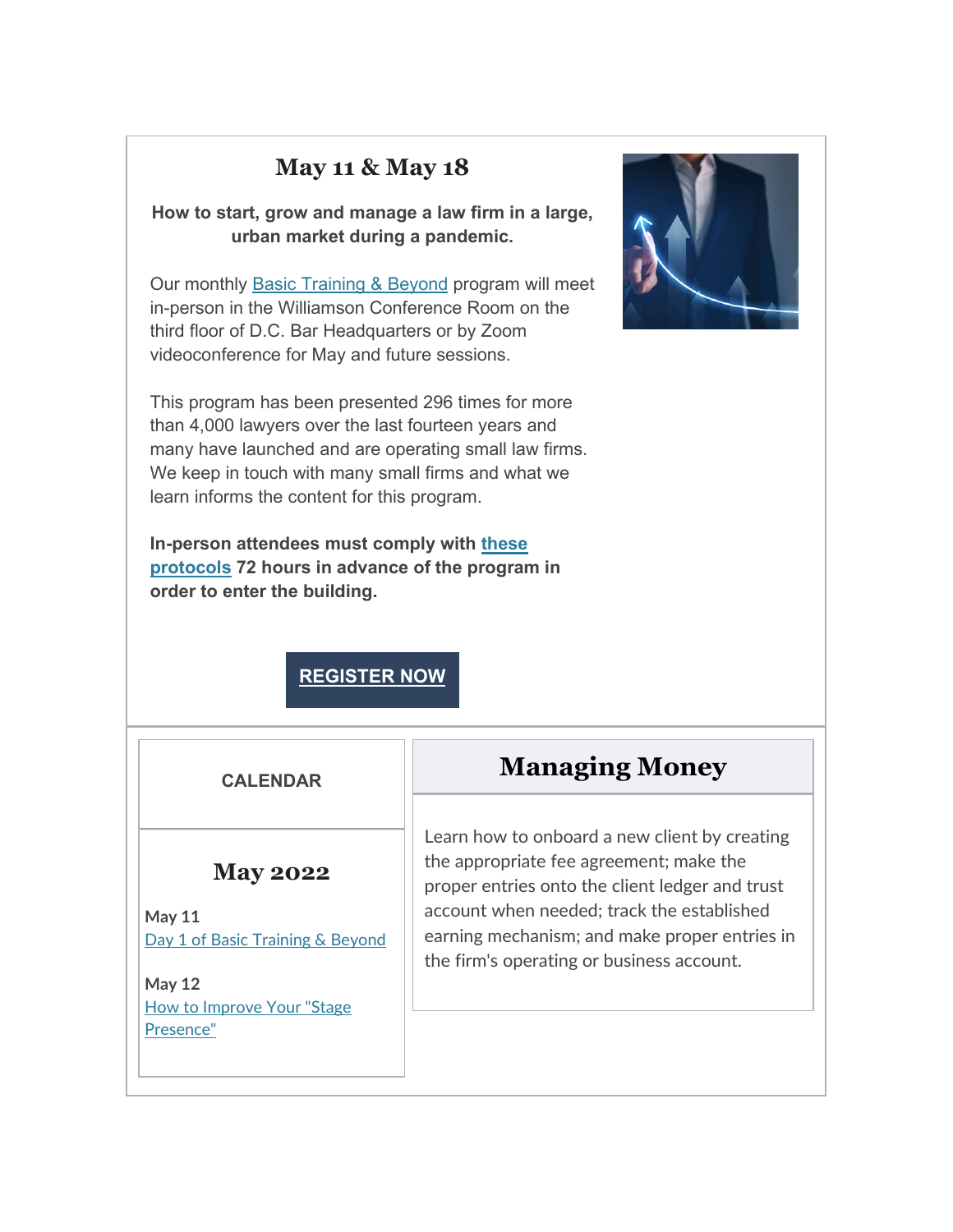#### **May 18**

[Day 2 of Basic Training & Beyond](https://click.email.dcbar.org/?qs=73ad057934b220fdecb6e364cccc39754d89c5a6d234bd2a80a296c5d339c3d54a35b01aec2e217bf96bb2ef86a91c479c239d0df86c69d3)

**May 19**  Manage [the Challenges of Going](https://click.email.dcbar.org/?qs=73ad057934b220fdafb90e12d07abe47292da57d80f99fc0252e3c5ee857e3e88efc732773eaa7bc1cfd9733b89d455903e29f8f40782eaf)  [Back to In-Person Business](https://click.email.dcbar.org/?qs=73ad057934b220fdafb90e12d07abe47292da57d80f99fc0252e3c5ee857e3e88efc732773eaa7bc1cfd9733b89d455903e29f8f40782eaf)

#### **Ethics**

New ethics guidance on Disclosure of Client Confidences or Secrets in Compliance With the Outside Counsel Guidelines of Another Client; Advance Agreement to Withdraw from Representation in the Event of a "Midstream" Conflict.

**[Ethics Opinion 383.](https://click.email.dcbar.org/?qs=73ad057934b220fd8d1a90ea06365812de30150bec2bcc47023a16b27813c5deb3c7b315e6270d66848e19abbd2cca767dbbb4c614a5ffe2)**

Our next Managing Money program is set for **June 6,** 9:00 a.m. – 12:30 p.m.

### [REGISTER](https://click.email.dcbar.org/?qs=73ad057934b220fde5b17261815b4bdb6211b8bee5d098e036df8dd6bc9a4475b69dfb71e5c1a8d87f9e323de28b5751dabb0eba0c712137) NOW

# **Other Resources**

- [Courses and Trainings](https://click.email.dcbar.org/?qs=73ad057934b220fd7ad5d17a9cf6cf38881fd874464bc10cafff082d79cd27ffba2a419dcc453245a8a17649d8c8087299592fe622479b71)
- [Get Advice](https://click.email.dcbar.org/?qs=73ad057934b220fd11013ad8e0d0fe2eecf40bf9eb71d396c5fee2bbc1461c254bcef8b2957ae61fbc11958d6e4d4ead95a0fb9a59805ba8)
- Opening an **IOLTA** Account
- [Practice Management Advisory Service Law](https://click.email.dcbar.org/?qs=73ad057934b220fdb7877cdaff4f28aac66b00188ad938b299ba45d3de124e93ba4cf28c303cc1a4e95e546caf4e5a2c04bc5d54f1e25e27)  [Firm Management Quiz \(Self Check\)](https://click.email.dcbar.org/?qs=73ad057934b220fdb7877cdaff4f28aac66b00188ad938b299ba45d3de124e93ba4cf28c303cc1a4e95e546caf4e5a2c04bc5d54f1e25e27)
- [Practice Tips and Compliance](https://click.email.dcbar.org/?qs=73ad057934b220fd05f32f088e824382c907db4a204fe56d28d13ddcdc60435cdcd9c353d4d49c74916543915c460f1b766514ad7bbeb503)
- [Practice Management Advisor Assessment](https://click.email.dcbar.org/?qs=73ad057934b220fd27321482fe5e2288dd7c8b3c9b15519f608a21a27550b6e784320d6d575b082d940df473ad2d24c2228bd3825b47a182)



**Practice 360 Returns on July 14, 2022!**